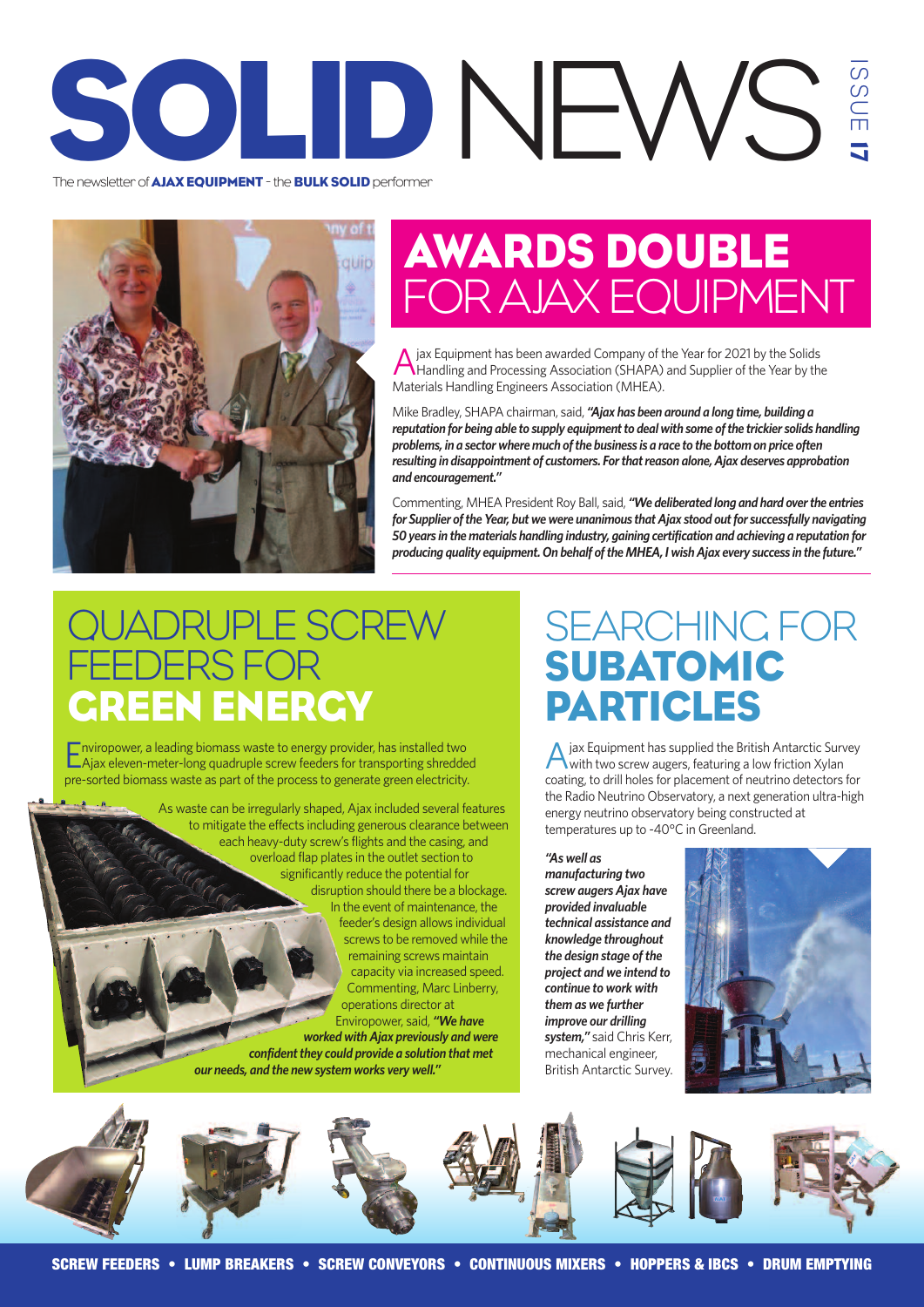# BREAKING DOWN SIZE REDUCTION

The adaptability of design and ease of operation make lump breakers an ideal choice for<br>breaking down a wide range of materials across many industries. Lump breakers can, continuously or in batches, handle a large range of particle sizes and produce material ideally sized for further processing without excessive dust and fines.



Processing equipment is designed to handle materials in specific conditions and within certain size tolerances. However, sometimes the effects of time, pressure, temperature, or moisture results in the aging, caking or the compaction of powders which have been stored in bags, sacks, intermediate bulk containers (IBCs) or other containers.

These processes result in the unintended agglomeration of the material into lumps. Lumps such as these can affect plant performance such as jamming or blockages in hoppers, chutes and conveyors, or impacting processes including dissolving or milling. As a result, any lumps that have accumulated need be broken down to the required size before further processing or handling.

## **Reducing Particle Size**

A material's characteristics will determine<br>how to efficiently and effectively reduce the particle size to within the required range and therefore it is important to test the material.

For size reduction, the material characteristics and other factors which impact lump breaker design include: hardness / strength, pastiness, stickiness, wall friction, ATEX rating / explosive environment, sensitivity to work, temperature, whether and how abrasive the material is, the particle size input, the particle size required to be output and how wear resistant the material is.

All of these will inform how best to break down the material lumps. Size reduction is achieved under four mechanisms:

#### **DYNAMIC IMPACT**

The lump is impacted by the force applied by the rotor's profile. The high speed of the rotor impacts the lump with a specially designed profile to initiate a failure crack.

#### **WEDGING/CRUSHING**

The lump 'shatters' when wedged between two robust surfaces. The rotor is designed to capture the lump and progressively 'crack' against the lump breaker's casing. This mechanism is well-suited to brittle materials.





#### **SHEARING/ CUTTING**

Lumps are cut between the edges of the moving surface of the rotor and



fixed grille bars in a 'scissoring' action. A shearing / cutting action is well matched to filter cakes, wood and biomass. Cutting through the grille ensures self-clearing and defines the top size of the particle produced.

### **DEGRADATION**

Particles rub against each other, steadily wearing each other down.

## Case Studies...

### **Waste from Medical Device Production**

Ajax supplied leading respiratory medical device producer, Intersurgical, with a medium speed mobile lump breaker and feed hopper for the batch processing of set lime and phosphorous. *"Filter cake and other set materials can be sensitive to the energy input, so care was taken with regards to clearances, dead zones, and profile ofthe lump breaker's rotor blades to provide a low energy efficient performance whilemaintaining high impact.* To *achieve this, Ajax carried out testing before production and*  $ext{e}$  *extensive factory acceptance tests during which over a tonne of material was efficiently processed,"* said Eddie McGee.

Commenting, Daniel Rakauskas of Intersurgical said, *"Core to Intersurgical is the belief that high quality and consistencymust be achieved in all aspects of our business - even in wastemanagement.With increasingly higher volumes of product*  $b$ *eing manufactured* weekly and the *inevitable waste thatis generated, a fast and effectivemethod of dealing with it was essential.Ajax's lump breaker has proven to be consistent and reliable with a design that ensures the safety of our staff."*





### **Cassava Root for the World Food Programme**

In order to produce cassava flour, the root must be dried and then milled. However, conventional milling equipment requires a small particle size. To reduce the whole cassava root to the required size, Ajax supplied the World Food Programme with a lump breaker for a refugee camp in Zambia.

### **Breaking Resin Blocks for Dissolver**

The resin from Aloe Vera is a natural product and therefore its condition can be variable depending on the environmental factors, especially temperature. The resin is brittle and waxy and therefore can be best broken down with a wedging / crushing action.

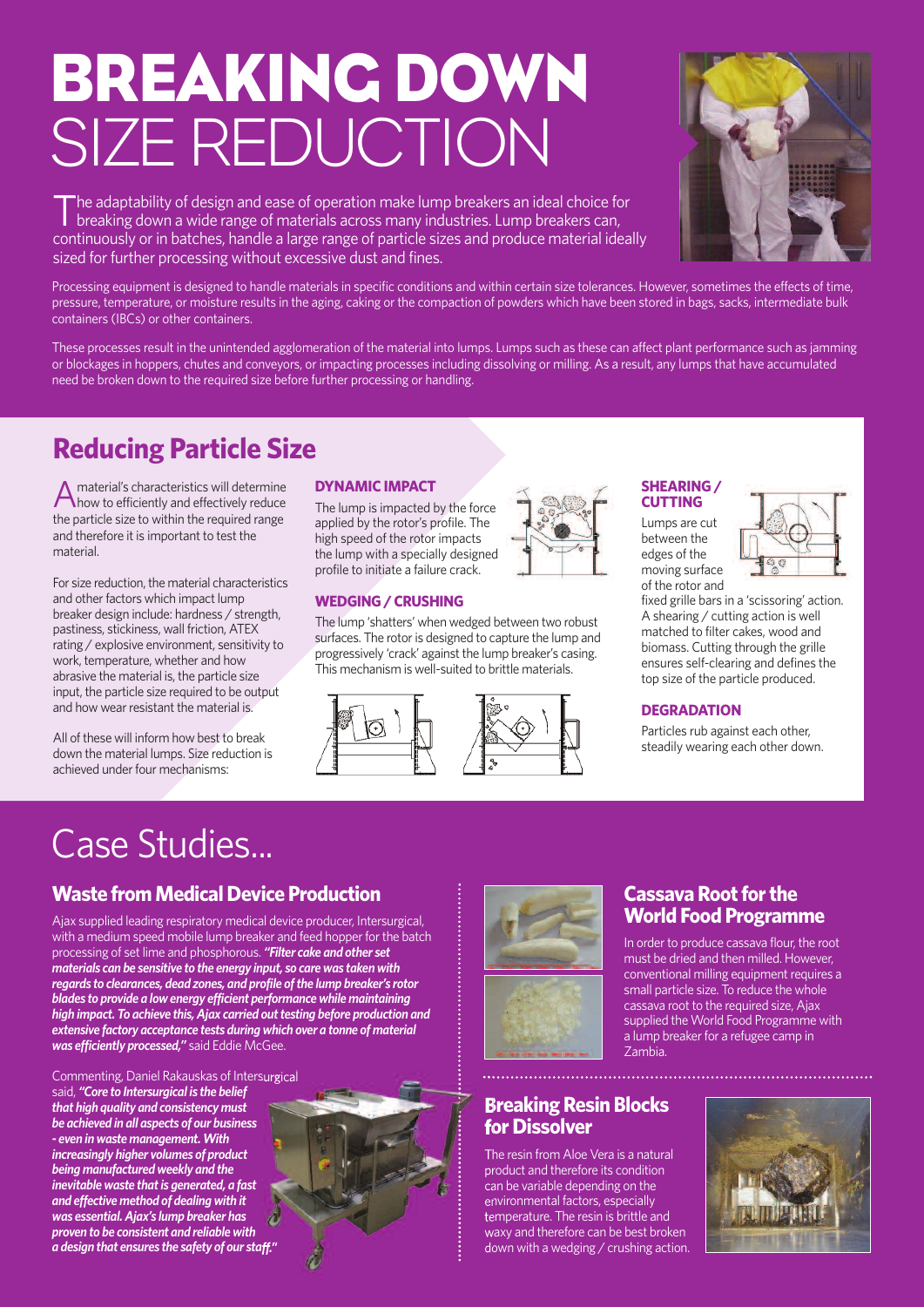# ALLOY 22 AGITATED SCREW FEEDER

A jax Equipment has supplied leading fine chemical manufacturer, Lianhetech Europe, with an Alloy 22, extremely corrosion resistant high nickel alloy, agitated screw feeder for Lianhetech Europe's Seal Sands production site near Middlesbrough, UK.

The feeder receives batches of product from a centrifuge into its horizontal cylindrical hopper section fitted with a multi-bladed agitator that sweeps the body internal diameter and along the full length to disturb time consolidation and sweep product into an integral LynFlow™ ribbon screw feeder that extracts along the full length to regulate feed into the site's dryer.

*"Following initial meetings and the specification of Lianhetech's requirements, Ajax provided a bespoke design forthe screw feeder and supplied the unit within the challenging timelines of the project. Ajax takes the time to understand the requirements of each specific process ratherthan supply a generic design and this is one of the key reasons that ensures the units can do the job from the start,"* said Imran Khaliq, engineering manager, Lianhetech Europe.





## FOURTH POTATO MIXER EXPANDS **CAPACITY**

A gristo, a leading European pre-fried and frozen potato product<br>
Aproducer has expanded its assistant producer, has expanded its production capacity with a further Ajax continuous mixer featuring an enhanced mirror polish finish. The stainless steel, twin screw mixer utilises a combination of Ajax's paddle and Lynflow™ ribbon screw geometry to provide efficient though gentle mixing to grated potato and various additives, to produce a range of potato products.

"Since commissioning Agristo's first Ajax continuous mixers almost five *years ago they have performed very well.As a result, whenAgristo looked to expand its production in 2018 and 2020 continuing to work with Ajax was the obvious choice,"* said Dieter Raes, technical director, Agristo.

# ASK LYN...

## **My material flows well if kept moving but starting flow** from a hopper, even after a short time at  $\bullet$ **rest, is more difficult. Do you have any tips?**

Good hopper design includes many techniques that aid the commencement of flow. Vee shaped hoppers are better than cones as they provide an easier flow path and a slot outlet is a more effective at resisting arch formation if designed using the bulk solid's flow properties. **A**

When flow has started it is easier to continue but as settled particles pack closer than when the material is flowing the bulk must expand forflow to begin. This needs waves of dilatation rising through the bulk when the valve or feeder operates at the hopper outlet. With fine powders low permeability restricts the entry of ambient airinto the bulk so the void pressure difference imposes

a compacting pressure on the mass. This can be eased by injecting a small amount of air slightly above the outlet to satisfy the needs for expansion.

Whilst the void air demand for coarse materials is more easily satisfied, expansion within even a porous bed of firm granules can generate strong passive resistance. In these cases local space for expansion on starting can be provided by suitable flow inserts which also shield the outlet from overpressures from the settled bulk in a hopper. The use of vibrator, air cannons and the like should be a last resort or expedient retrofit.



# DIARY **DATE** CHoPS 2022

**Grand Hotel Salerno,**

**Salerno, Italy 5-9 July 2022**

Ajax Equipment will be attending the 10th International Conference on Conveying and Handling of Particulate Solids. CHoPS 2022 will bring together over 200 particulate solids





specialists, scientists and engineers from all over the world to discuss "New horizons for particle mechanics and solids handling in the smart manufacturing revolution". Industry professionals and academics will discuss ideas on a range of solids handling topics including material flow, mechanical behaviour of bulk materials, powder testing, mixing and segregation.

**Find out more at <www.chops2022.it>**